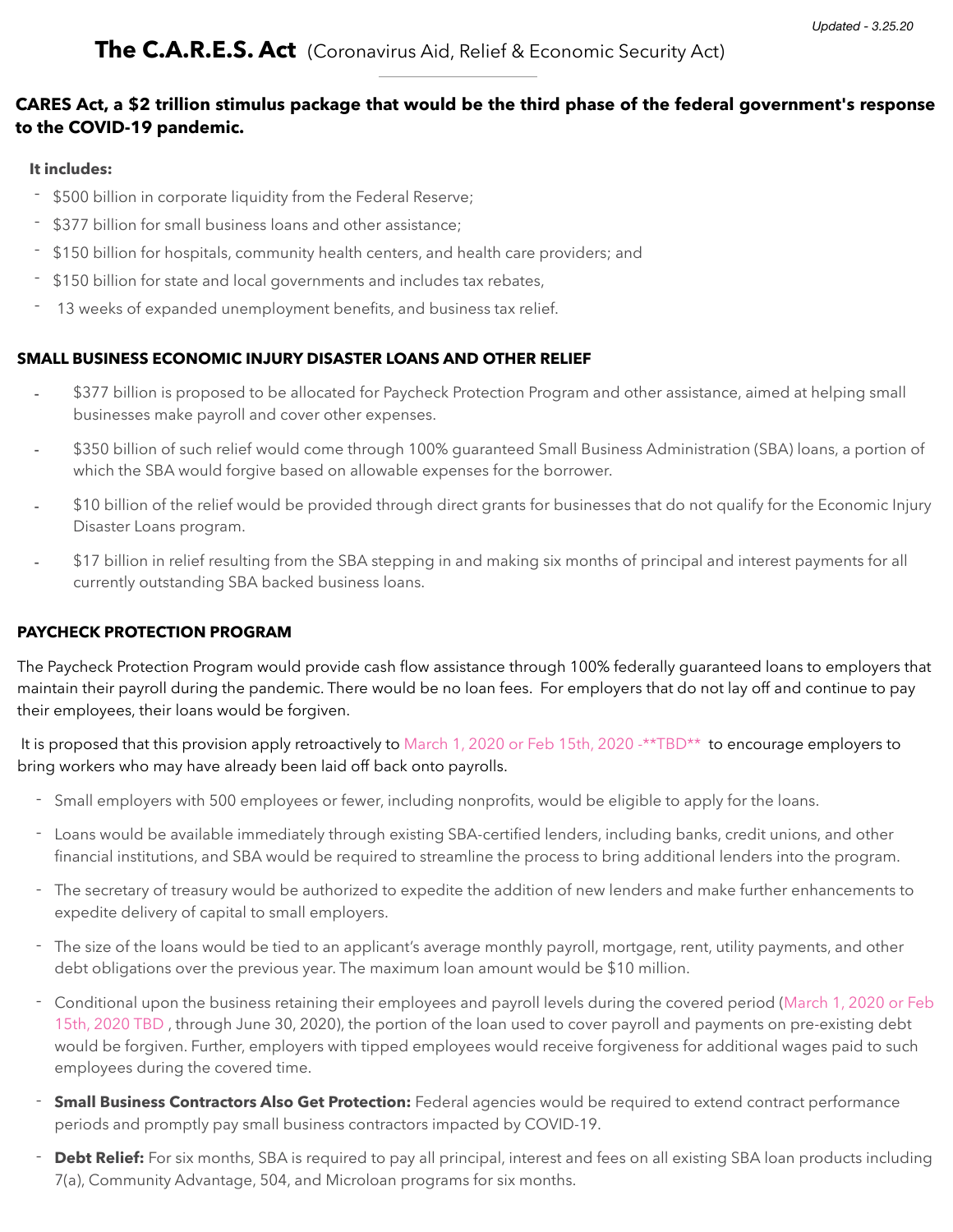#### **LOAN GUARANTY PROGRAM**

The bill would expand the allowable uses for the existing 7(a) SBA loan program to permit payroll support, including paid sick leave, supply chain disruptions, employee salaries, mortgage payments, and other debt obligations to provide immediate access to capital for affected small businesses.

- The maximum loan amount for SBA Express loans would be increased from \$350,000 to \$1 million. These loans would provide borrowers with revolving lines of credit for working capital purposes.
- The cost of participation in the 7(a) program would be reduced for both borrowers and lenders by providing fee waivers, an automatic deferment of payments for one year, and no prepayment penalties.

#### **ENTREPRENEURIAL DEVELOPMENT**

The bill proposes providing grants to Business Development Centers to offer counseling, training, and related assistance to small businesses affected by COVID-19, in two forms:

- \$265 million for Small Business Development Centers and Women's Business Centers. The non-federal match for Women's Business Centers would be waived for a period of three months.
- \$10 million for Minority Business Development Agency's Minority Business Centers.

## **LOANS AND GUARANTEES FOR SEVERELY DISTRESSED SECTORS OF THE UNITED STATES ECONOMY**

The legislation would make available a total of \$500 billion to be administered by the secretary of the treasury through the Federal Reserve, through the Exchange Stabilization Fund, to provide sufficiently collateralized loans and loan guarantees to eligible "seriously distressed and absolutely essential companies" and "a broad-based credit facility that would be available across categories, across sectors and industries," according to Senator Pat Toomey (PA), including the following amounts:

- Up to \$50 billion for passenger air carriers
- Up to \$8 billion for cargo air carriers
- Up to \$150 billion for other eligible entities

#### **These would be loans, not grants, and would have to be repaid.**

- The Federal Reserve would expect to be able to lend multiples of the \$500 billion capital buffer appropriated to the Treasury Department, with estimates ranging up to the \$4 trillion mark.
- The bill would ban stock buy-backs for any corporation that accepts government assistance during the term of the loan and for one year thereafter, and provide transparency as to the identity of loan recipients.
- Businesses owned by the president, vice president, members of Congress, and the heads of federal executive departments would be ineligible to receive loans or investments under the program.
- The legislation would create a special inspector general and five-person oversight board for the fund, with subpoena power, appointed by Congress for corporate assistance, similar to the Troubled Asset Relief Program in 2008.
- The treasury secretary would be afforded flexibility to provide collateralized loans and loan guarantees to domestic entities "that have incurred losses as a direct result of the coronavirus global pandemic" so they can maintain operations.
- Entities eligible for loans or loan guarantees would be those for whom credit is not otherwise reasonably available at the time of the transaction.
- An entity would only be eligible for relief if the treasury secretary determines its continued operations are jeopardized as a result of losses stemming directly from the coronavirus outbreak.
- Interest rates on any loans extended by the treasury secretary would be no less than the current average yield on outstanding marketable obligations of the United States of comparable maturity.
- The legislation would explicitly bar the treasury secretary from using the funds provided to make grants or direct cash payments to entities: "Nothing in this Act shall be construed to allow the president or treasury secretary to provide relief to eligible entities except in the form of sufficiently collateralized loans and loan guarantees."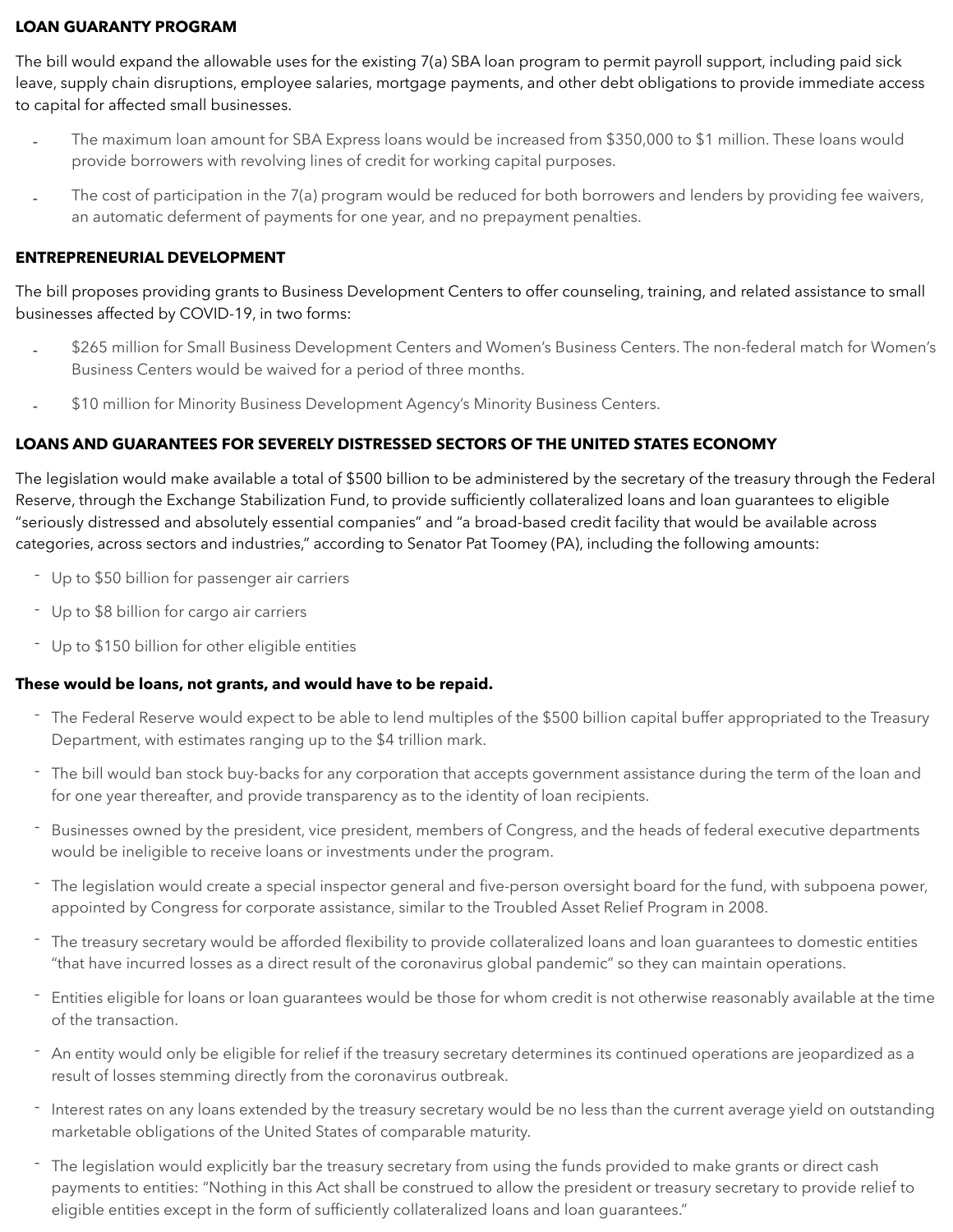#### **BUSINESS: TAX, LOSSES, IMPROVEMENTS & FURLOUGHED EMPLOYEES**

- **Delays Payroll Tax Payments for Employers:** Employers would be able to delay the payment of their 2020 payroll taxes until 2021 and 2022
- Restores Supports for Businesses Suffering Losses: The bill also allows businesses to carry back losses from 2018, 2019, and 2020 to the previous 5 years, which will allow businesses access to immediate tax refunds
- **Encourages Businesses to Invest in Improvements:** The bill would fix cost recovery for investments in Qualified Improvement Properties, which will allow businesses that made these investments in 2018 and 2019 and receive tax refunds now.
- Provides Another Option for Employers to Keep Connected to Their Employees. Employers of all sizes that face closure orders or suffer economic hardship due to the coronavirus crisis that continue to pay employees that are furloughed may be eligible for a 50% credit on up to \$10,000 of wages paid to those employees. This will help workers keep their jobs, help local businesses ride out this storm, and ensure that furloughed workers have jobs to return to.

## **EXPANDED UNEMPLOYMENT BENEFITS**

The act would work to extend jobless insurance duration, increased unemployment payments and extend coverage to freelance, gig or furloughed employees.

- The government would give jobless workers an additional \$600 a week for four months (expires end of July), on average, depending on the state.
- Includes \$250 billion to Expand Unemployment Benefits: Provides economic relief and much-needed support for workers by making a significant investment in unemployment benefits.
- More Money for a Longer Period for More Workers: Makes benefits more generous by adding a \$600/week acrossthe-board payment increase on top of their state benefits, which range from \$200 to \$550 a week through the end of July. In addition, for those who need it, the bill provides an additional 13 weeks of benefits beyond what states typically allow
- **Unemployment Benefits for More Americans:** Makes sure self-employed and independent contractors, like Uber drivers and gig workers, can receive unemployment during the public health emergency. The bill also includes support to state and local governments and nonprofits so they can pay unemployment to their employees.
- **Temporary Provisions:** The expansion in unemployment benefits expires at the end of 2020 in recognition of the temporary nature of this challenge.

## **ECONOMIC IMPACT PAYMENTS**

These will be one time payments that are issued (within the next three weeks potentially) to qualifying Americans.

#### Payment will be issued to:

- One-time tax rebate check of \$1,200 per individual and \$500 per child for those with a valid SSN.
- There are no earned income or tax liability requirements to receive these rebate checks.
- The full rebate amount is available for those with incomes at or below \$75,000 for individuals, \$112,500 for head of household, and \$150,000 for married couples.
- No payment to individuals making more than \$99K
- Payments would start to phase out for individuals with adjusted gross incomes of more than \$75,000, and those making more than \$99,000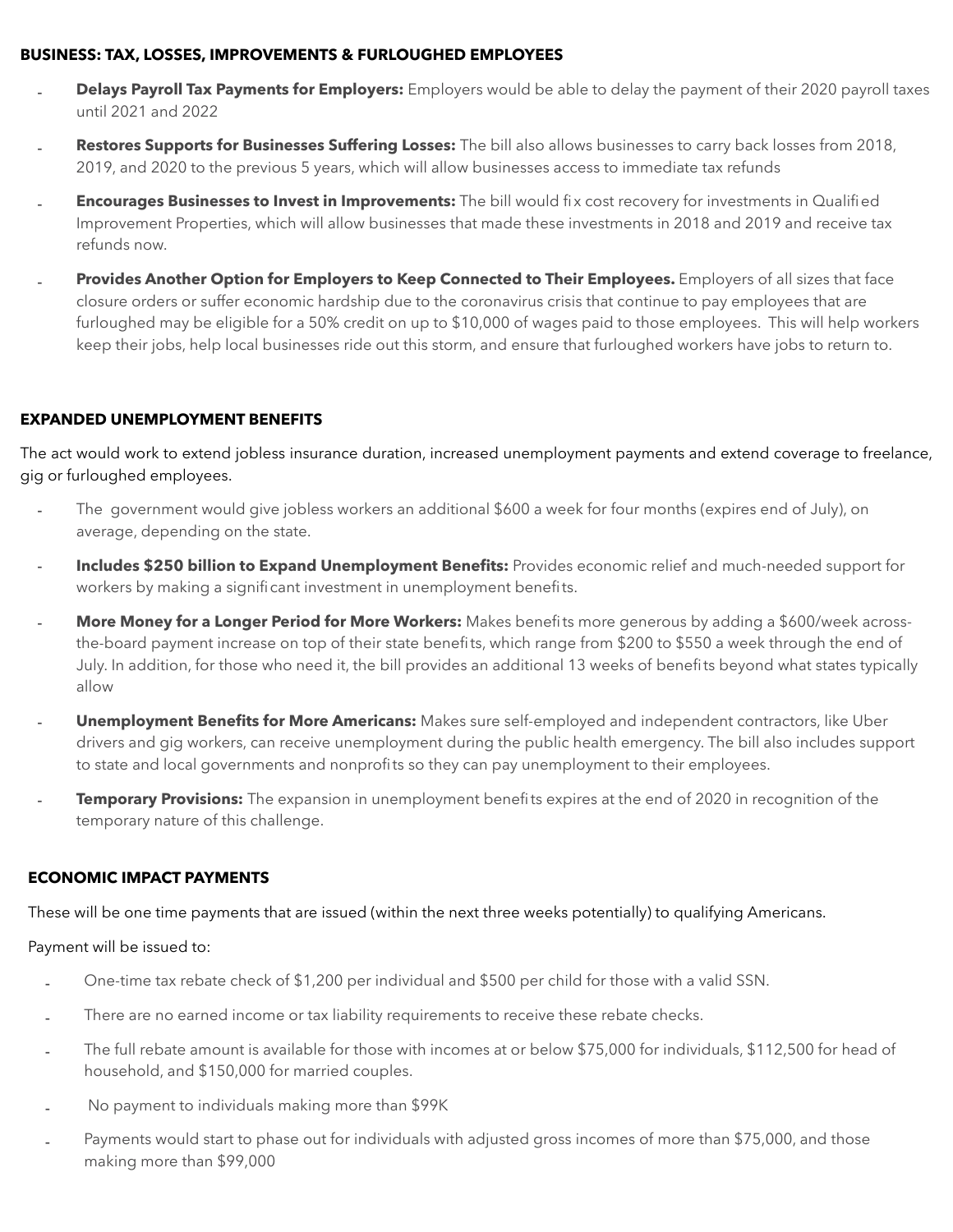#### **HOSPITAL SUPPORT**

Significant funding is being directed to support hospitals, & communities.

- 150 billion total
- 100 billion directly to hospitals
- 1 billion to Native American Health Services
- 49 Billion to increase medical equipment capacity

#### **HEALTH & MORE**

Significant funding is being directed to support hospitals, & communities.

- The bill contains a significant expansion of telehealth by allowing patients to see doctors with whom they don't already have a relationship, connecting folks on home dialysis with providers, and allowing federally qualified health centers and rural health centers to participate.
- The bill also expands telehealth services for home health and hospice.
- Overburdened physicians need relief, so nurse practitioners and physicians' assistants will be able to prescribe home health services.
- Finally, the bill makes it easier for post-acute facilities to be fully utilized during this crisis.
- **Eliminates Red Tape for Employers and Individuals:** The bill ensures that Americans are able to use all tax-favored health care accounts, like HSAs and FSAs, to buy over-the-counter medicines tax-free without a prescription. In addition, high deductible health care plans with HSAs will now be able to provide coverage pre-deductible for telehealth services.

#### **Additional Support**

- **Use of retirement funds:** The bill waives the 10% early withdrawal penalty for distributions up to \$100,000 for coronavirus-related purposes, retroactive to Jan. 1.
- **Payroll taxes:** The measure allows individuals to delay the payment of their 2020 payroll taxes until 2021 and 2022.
- **Coronavirus testing:** All testing and potential vaccines for COVID-19 will be covered at no cost to patients.
- **Housing Protections:** Protections against foreclosures on mortgages and eviction for renters.
	- The bill states that anyone facing a financial hardship from coronavirus shall be given a forbearance on a federally backed mortgage loan of up to 60 days, which can be extended for four periods of 30 days each. The legislation says that services of federally backed mortgage loans may not begin the foreclosure process for 60 days from March 18.
	- The bill also does not allow fees, penalties or additional interest to be charged as a result of delayed payments. It includes similar protections for those with multifamily federal mortgage loans, allowing them to receive a 30-day forbearance and up to two 30-day extensions.
	- Those with federally backed mortgage loans who have tenants would also not be allowed to evict tenants solely for failure to pay rent for a 120-day period, and they may not charge fees or penalties to tenants for failing to pay rent.